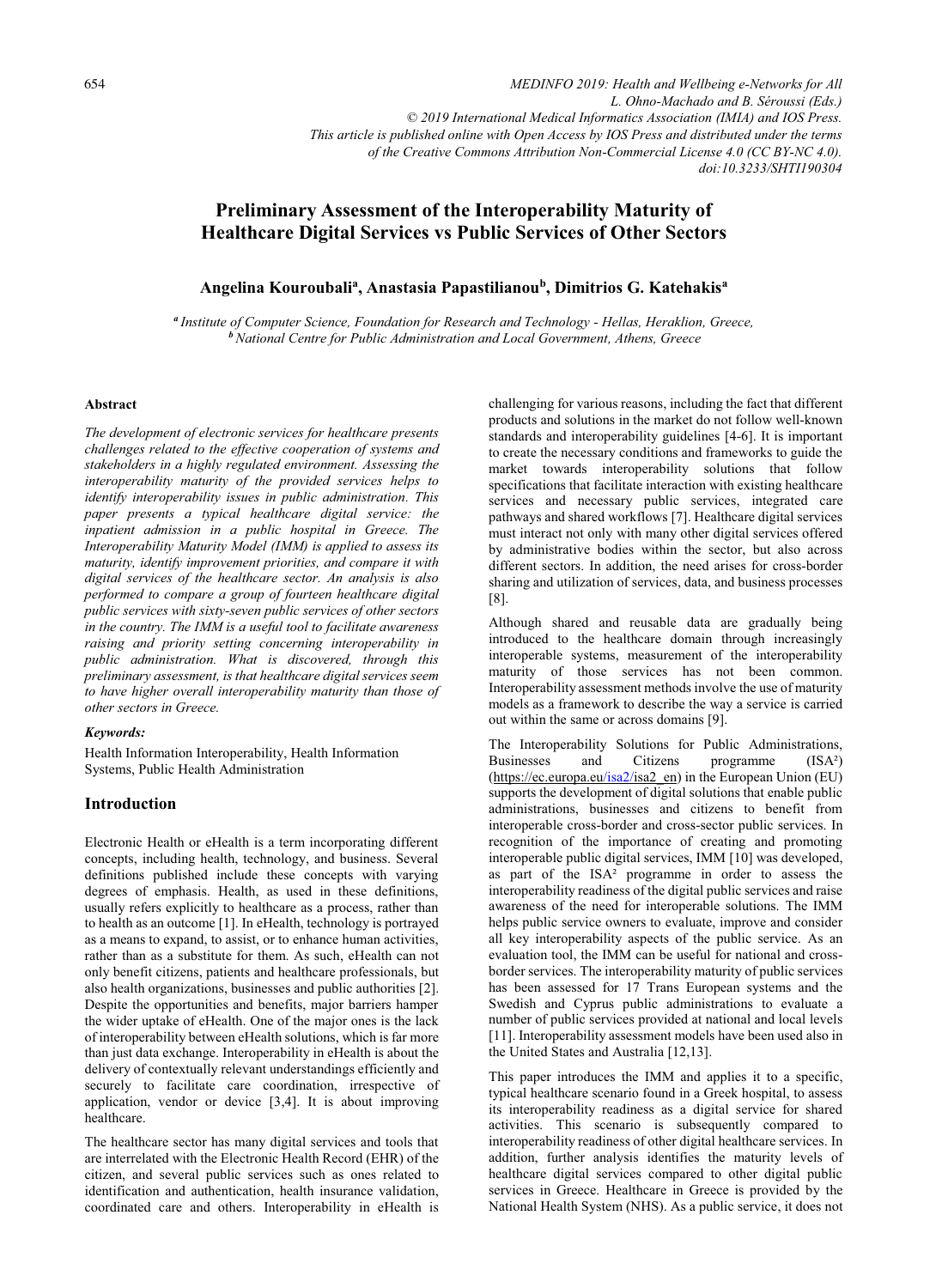exist in isolation but as part of the wider national public administration. The paper concludes with discussion of the key findings and ideas for future research.

## **Methods**

Methods used for this work were based on the IMM. The IMM was used to evaluate the inpatient admission service delivered through applications developed by the Foundation of Research and Technology – Hellas (FORTH) at the NHS of Greece. In addition, an analysis was performed to aggregate the interoperability maturity of 14 healthcare services in total. The inpatient admission service results were compared to the results of the other (13) healthcare services. Finally, all healthcare services results were compared to the maturity evaluation of 67 digital public services of other sectors in Greece. The methodology is described in detail in the next paragraphs.

### **Interoperability Maturity Model**

IMM has been designed to help public service owners at different government levels (i.e. local, regional, national, and cross-border) to evaluate the current interoperability maturity level of a public service and gain insight into the improvement priorities that are needed to reach the next level of interoperability maturity. A public service is a service that addresses the public interest and is delivered by a public administration to citizens (A2C), to business organizations (A2B) and/or to other public administrations (A2A). A *process trigger* initiates the public service that consists of several process steps. IMM measures the level of interaction of a public service with services of other organizations towards the realization of mutually beneficial and agreed common goals through the exchange of information and reuse of services [10]. Interoperability is distinguished in three domains: *service delivery* which refers to the way the public service delivers its outcome to the end-user, *service consumption* which looks at the services or data that are being reused from other public administrations and businesses where the assessed public service has the role of the consumer, and *service management* which refers to the coordination of all interactions with the internal and external environment. Each domain can receive a score from 1 to 5. Explanations of the scores are provided in table 1.

|  |  |  |  | Table 1– Domain Scores for Interoperability Maturity |  |  |
|--|--|--|--|------------------------------------------------------|--|--|
|--|--|--|--|------------------------------------------------------|--|--|

| <b>Score</b> | <b>Interoperability Maturity</b>                                                                                                                                        |
|--------------|-------------------------------------------------------------------------------------------------------------------------------------------------------------------------|
|              | ad hoc: poor interoperability - referred to a service                                                                                                                   |
| 2            | that cannot be considered interoperable<br>opportunistic: fair interoperability - the digital<br>public service implements some elements of                             |
|              | interoperability best practices<br>essential: essential interoperability - the digital<br>public service implements the essential best                                  |
|              | practices for interoperability<br>sustainable: good interoperability - all relevant<br>interoperability best practices are implemented by<br>the digital public service |

5 *seamless: seamless interoperability* - the digital public service is a leading interoperability practice example for others

The healthcare digital service that is analyzed and presented in this paper refers to the admission of a patient in the clinic of a public hospital in Greece. The scenario is presented and its maturity model is assessed. The IMM questionnaire was filled out to assess the interoperability readiness of the service for the three domains of interoperability: *service delivery*, *service consumption* and *service management*. The IMM was used vs the more lite version called Interoperability Maturity Assessment of a Public Service (IMAPS) which is a compact self-assessment online survey [11]. IMM was selected because it provides a comprehensive toolset for a detailed and in-depth analysis of the service landscaping. Based on the assessment a tailor-made set of recommendations is provided to the service owner. IMAPS has been introduced by  $ISA<sup>2</sup>$  at a later stage to support a faster self-assessment with easy to understand recommendations.

#### **Assessment and Analysis**

The IMM assessment took place as part of the work performed for the course *interoperability evaluation of digital public services* that was delivered by the National Centre for Public Administration and Local Government in Greece. The course introduced the IMM to public employees who were asked to apply it to a digital service and assess its maturity. The course was delivered 15 times through the years 2016-2018 and had overall 425 participants working in small teams. As part of the coursework, 81 different digital public services have been assessed. The quantitative analysis was performed on 81 public services, which were separated into two groups. One group had the digital services that were related to healthcare (14), and the other group had the rest of the public services (67). For the healthcare services, a comparison was made between the inpatient admission services and the rest (13). A descriptive analysis compared the services for the three domains of interoperability: *service delivery*, *service consumption* and *service management*.

### **Limitations of the Study**

The study is considered as a preliminary assessment of healthcare services as the sample size is quite small. The interpretations of the analysis cannot be widely generalized but provide an indication of the interoperability maturity of the digital services of the public sector in the country. In addition, the IMM has an inherent limitation in that the assessment that occurs relies widely on self-reporting and interpretation of the [questions. It is important to take into account that the results a](https://www.ics.forth.gr/ceha/index_main.php?l=e&c=664)re based on qualitative critical evaluation. This limitation has been partly minimized with the intervention of experienced trainers during the assessment exercise of small groups of experts.

### **Results**

#### **Digital Healthcare Service in a Greek Public Hospital**

The Patient Administration family of applications (ICS–A), is part of the FORTH Integrated Care Solutions (ICS) suite  $(\frac{https://www.ics.forth.gr/ceha/indexman.php?l=e&c=664).$ 

The ICS family of applications supports, among others, all patient management processes for both inpatients and outpatients in a healthcare unit, including all medical, nursing and administrative processes in the hospital. ICS applications support patient admission, transfer and discharge, hospitalization data logging, scheduling of appointments and surgeries, waiting lists, ordering and recording of medical acts, billing, payment collection, and electronic reimbursement [14]. ICS applications interact with digital services within and across the healthcare enterprise using interoperability services. They contribute to the improvement of organizational performance and cost savings by applying the *data entered-once* and *usedanywhere* key concepts.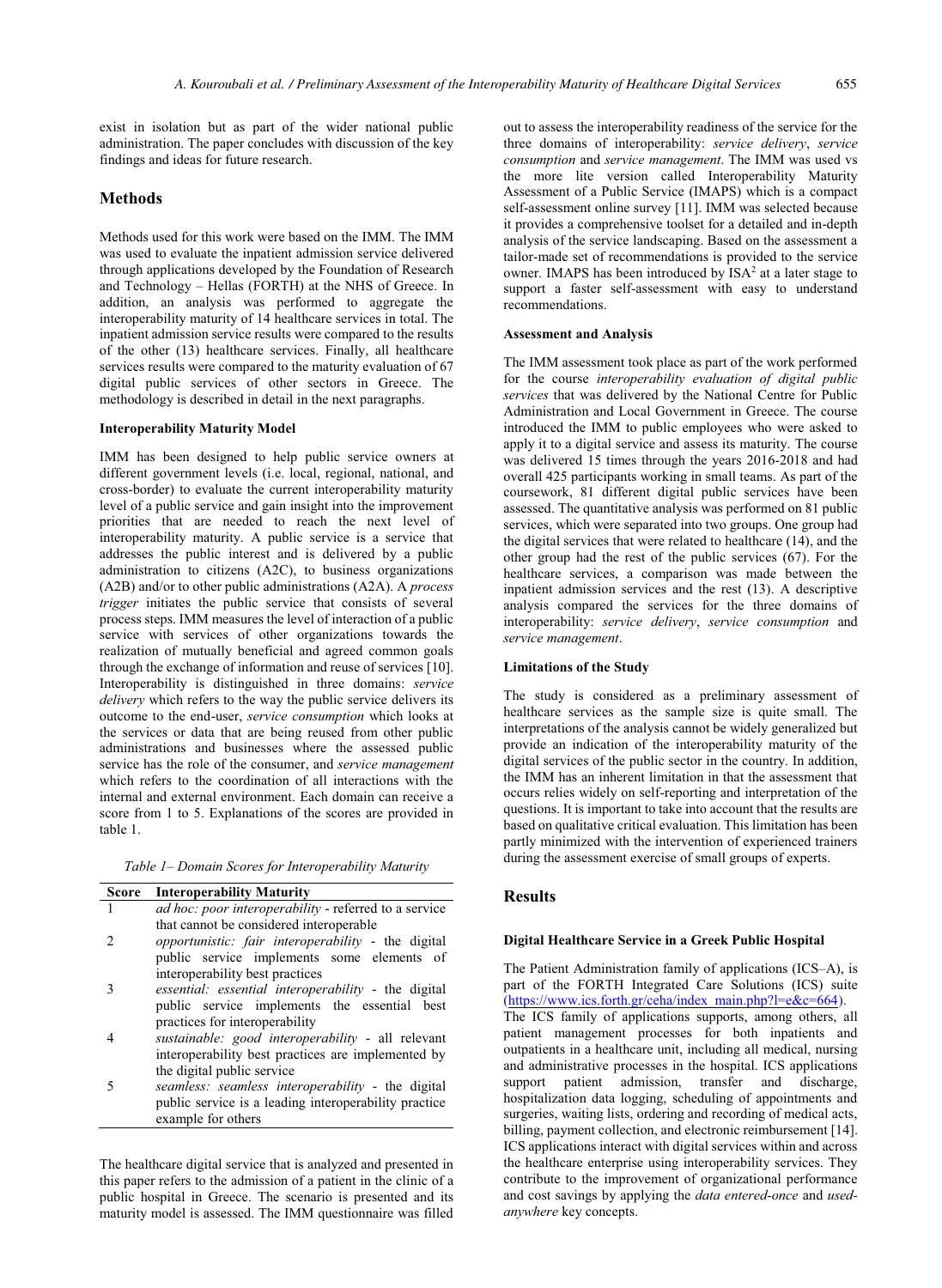#### **The Inpatient Admission Service**

The inpatient admission office application supports all the business processes related to inpatient admissions. It follows the movement of the patient during hospitalization, from admission to discharge. The *service process trigger* occurs when a patient or caregiver arrives at the patient admissions office for admission. The administrative staff searches for a patient record in the local hospital database and then in the regional central patient registry. Ιf the patient record is not found, the administrative staff registers a new patient record. The patient demographic data, the patient insurance data and the insurance coverage validity are acquired online from the National Electronic Confirmation Service (ATLAS) [15], using the National Social Security Number (AMKA) as an identifier. The administrative staff fills out additional patient information and creates the patient record. If the patient record already exists in the Hospital Information System (HIS), the administrative staff checks for the validity of patient insurance coverage by retrieving data from ATLAS. Then the patient admission to the hospital is registered and the HIS sends a notification to the service of the National Organization for Health Care Services (EOPYY) [16]. Then, the ward management system at the clinic where the patient is admitted receives the corresponding patient admission notification and relevant data. The inpatient admissions office application also communicates directly or indirectly with third party systems including laboratory and radiology, pharmacy, enterprise resource planning, and business intelligence systems.

The family of applications described are based upon an open, scalable and evolvable architecture that integrates distributed information and knowledge in a flexible manner, focusing on the timely and effective delivery of the appropriate information to all authorized users. Being the outcome of applied research, it encompasses both state of the art trends and real‐world requirements for effective use [14,17].

#### **Interoperability Maturity Assessment**

The assessment of the inpatient admission service scored 2.80 for the dimension s*ervice delivery*, 4.30 for s*ervice consumption*, and 4.45 for s*ervice management*. The overall interoperability maturity score was 3.98. The results are presented in table 2.

*Table 2– IMM Assessment of Inpatient Admission Service* 

| <b>Maturity Dimension</b> | Score | Interoperability |
|---------------------------|-------|------------------|
| Service Delivery          | 2.80  | essential        |
| Service Consumption       | 4.30  | sustainable      |
| Service Management        | 4.45  | sustainable      |
| Overall Maturity          | 3.98  | sustainable      |

The inpatient admission service consumes the digital electronic confirmation services of ATLAS for demographics and insurance coverage, and the inpatient admission announcement service provided by EOPYY. The ATLAS service has been implemented as a base registry for AMKA and insurance coverage. The inpatient admission announcement has been implemented as a service for cost control within the NHS. Both services are consumed, when needed, by digital services of the public sector. The inpatient admission service maturity level for *service consumption* is considered *sustainable* as it consumes all available digital services that exist.

#### **Interoperability Maturity of Healthcare Public Services**

The evaluated services in the healthcare sector are provided by various health administration authorities and other organizations such as hospitals and pharmacies. The list in table 3 contains services that are related to the healthcare and social welfare of citizens as evaluated during the course work.

*Table 3– List of Assessed Healthcare Services* 

| #  | <b>Service Description</b>                              |
|----|---------------------------------------------------------|
| 1  | Hematological examinations                              |
| 2  | Hospital patient admission ticket issue for outpatients |
| 3  | Hospital admission ticket submission to the Business    |
|    | Intelligence System of the Ministry of Health           |
| 4  | Health insurance record                                 |
| 5  | Registration of dependent family members for            |
|    | insurance eligibility assignment                        |
| 6  | Electronic submission of hospitalizations to EOPYY      |
| 7  | Inpatient admission service                             |
| 8  | Issue of a European Health Insurance Card (EHIC)        |
| 9  | Disability Certification                                |
| 10 | Registration of new members for the acquisition of      |
|    | AMK A                                                   |
| 11 | Electronic decision to grant Medicare benefit           |
| 12 | Digital signatures for citizens                         |
| 13 | Updating of contact information for an insured citizen  |
| 14 | Registration and information retrieval on insurance     |
|    | eligibility                                             |

Focusing on the assessment of evaluated healthcare services, the value of the overall interoperability maturity of healthcare services is 3.32 as shown in table 4, and is characterized in terms of IMM as interoperability level 3: *essential*.

*Table 4– IMM Assessment of Healthcare Services* 

| <b>Maturity Dimension</b> | <b>Score</b> | Interoperability |
|---------------------------|--------------|------------------|
| Service Delivery          | 2.69         | essential        |
| Service Consumption       | 3.55         | sustainable      |
| Service Management        | 3.49         | sustainable      |
| Overall Maturity          | 3.32         | essential        |

The interoperability maturity level for the *service delivery* dimension was 2.69, for *service consumption* dimension was 3.55, and *service management* dimension was 3.49. Looking more closely at the internal dimensions of health services maturity level, it is noted that in healthcare, the highest level (3.55) is in *service consumption* versus the lowest in *service delivery* (2.69). The low score for *service delivery* can be attributed to the fact that healthcare digital public services are mostly delivered from administrative personnel on behalf of citizens. These services are usually applications within healthcare organizations. There are no multichannel options for the delivery of the services. In addition, the services are not part of a service catalogue. As a result, the score for *service delivery* in healthcare remains low. On the other hand, *service consumption* is high as there are specific digital services such as base registries and services for financial management that have to be consumed by the majority of healthcare services.

#### **Interoperability Maturity of the Inpatient Admission Service vs Other Healthcare Services**

The overall maturity level of the inpatient admission service is 3.98, which is *sustainable*. Analysis of the rest of the 13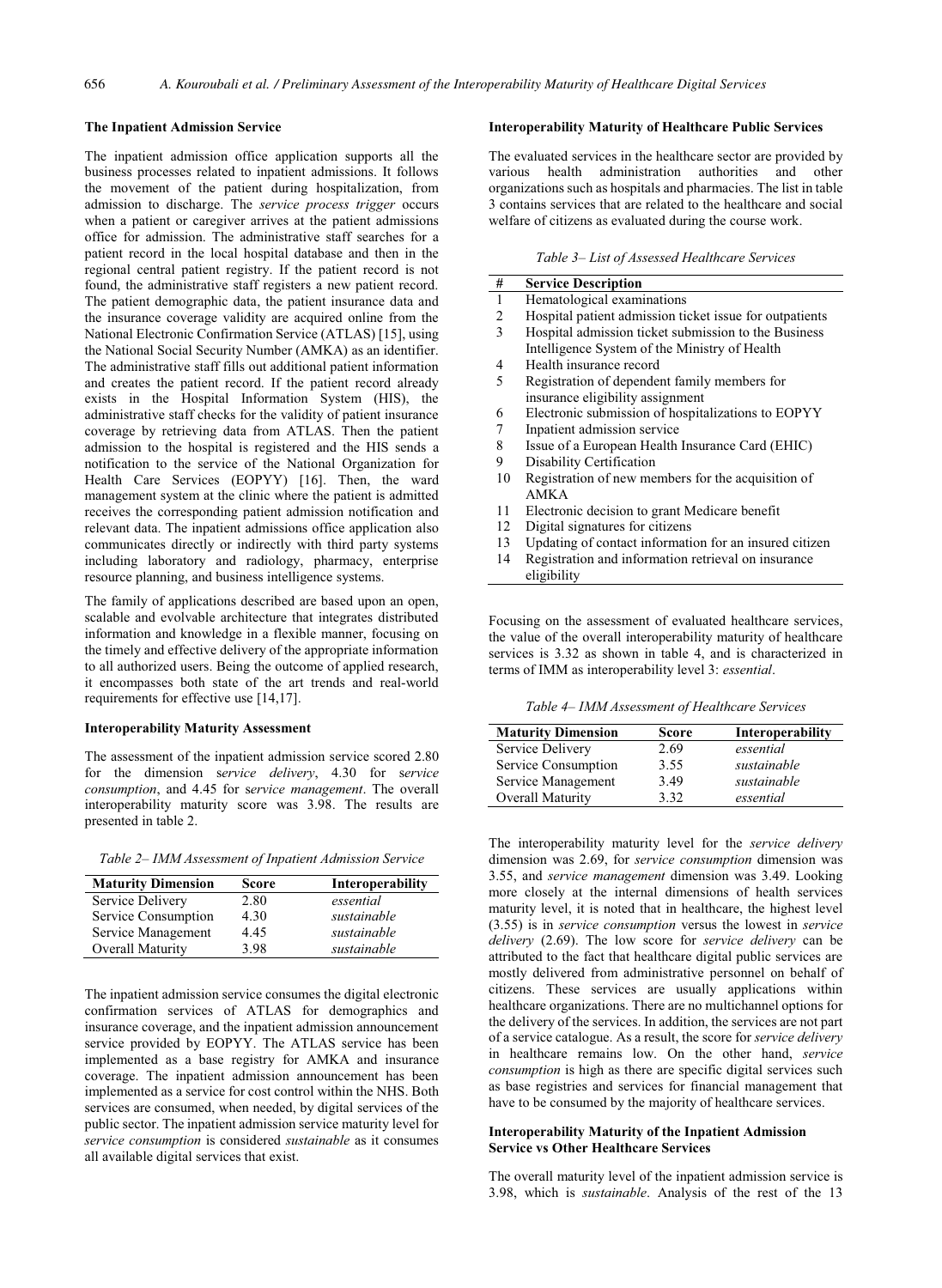healthcare services showed an overall interoperability maturity of 3.27 which is characterized as *essential* (figure 1).

It is seen from the interoperability assessment that the described scenario scores higher than other healthcare services examined.



*Figure 1 – Interoperability Maturity of Inpatient Admission vs Other Healthcare Services* 

### **Interoperability in Healthcare Services vs Public Services of Other Sectors**

The average value of the interoperability maturity level of healthcare services is 3.32, which is not significantly higher than the interoperability maturity score of all other public services whose maturity is 3.29, as shown in Figure 2.



*Figure 2 – Interoperability Maturity of Healthcare vs Public Services of Other Sectors* 

The healthcare services and public services of other sectors have, in terms of IMM, the same interoperability maturity at *essential* level. Looking more closely at the internal dimensions of healthcare services maturity versus those of all other services, as shown in Figure 3, it is noted that the *service delivery* dimension scores slight lower in healthcare than in other public services. This could be attributed to the fact that public services of other sectors could be used directly by citizens and are part of service catalogues.



*Figure 3 – Interoperability Maturity Dimensions of Healthcare Services vs Public Services of Other Sectors*

# **Discussion**

Based on the analysis of the real data generated during the conducted coursework, it has been shown that healthcare services score slightly higher in overall interoperability maturity to that of public services of other sectors. In the healthcare sector, several digital services have been implemented in the past years for the entire public sector. These implementations were reinforced through the economic crisis and the need for better control of costs within the NHS. Base registries for the healthcare sector, such as the electronic confirmation service ATLAS, are supporting instruments for public administrations.

The EU, through the  $ISA^2$  programme, encourages cross-border public administrations to develop integrated digital services for national administrations in support of the vision for the European single digital market. To work towards this direction a number of instruments need to be in place to support this work. Development, implementation and use of these instruments in the European public sectors can help administrations reach the next level of maturity in the digital services they provide. Some of these instruments are presented in the following paragraphs.

**Health Interoperability Framework**: The framework gives specific guidance on how to set up interoperable digital public services. A framework can integrate the fundamentals and set the standards of healthcare services. The new European Interoperability Framework (new EIF) in combination with the healthcare specific interoperability framework provide an appropriate guide for establishing a national interoperability framework for healthcare [7].

**European eHealth Governance:** The eHealth Network is the main decision body on eHealth at a European level. It gathers representatives of the Member States at a high level, on a voluntary basis, to define a common vision and strategy for eHealth across Europe [18]. The eHealth network was established by article 14 of Directive 2011/24/EU on patients' rights in cross-border healthcare. The eHealth Network identifies areas for cooperation and meets two times a year to agree on common priorities.

Health Quality Assessment: Certification of healthcare processes will allow continuous monitoring in healthcare organizations. As far as interoperability and conformance testing are concerned, it is very important that a compliance strategy is in place as well as a roadmap for the development and maintenance of national specifications and interoperability principles, standards-related rather than self-defined. The creation of a mechanism for compliance control and certification of relevant software is considered critical.

**Service Catalogues:** The general service catalogue for public administration services can also help the healthcare sector by considering all possible extensions.

**Healthcare Process Modeling:** It is important to incorporate process modeling in healthcare service delivery using international standards, such as the graphical representation for business process model and notation (BPMN), and templates of descriptions [of high level use cases and realization scenarios](https://joinup.ec.europa.eu/solution/core-public-service-vocabulary)  [\[7\]. Standardized p](https://joinup.ec.europa.eu/solution/core-public-service-vocabulary)rocess modeling will facilitate the unified description of digital services for easier consumption and sharing.

**Healthcare Service Vocabulary:** The process of providing cross-border healthcare services across EU Member States is complex, due to the heterogeneity of the actors, information and services of the different Member States. The complexity of exchanging data may lead to semantic interoperability conflicts. The core public service vocabularies can be extended and used, in healthcare as in all other areas, to reduce these semantic conflicts (https://joinup.ec.europa.eu/solution/core-public- $(https://joinup.ec.europa.eu/solution/core-public$ service-vocabulary).

**Healthcare Learning Programs:** Education and training about interoperability, interoperability assessment, and sector specialized interoperability challenges for end users, policy makers and public employees, are essential. These learning